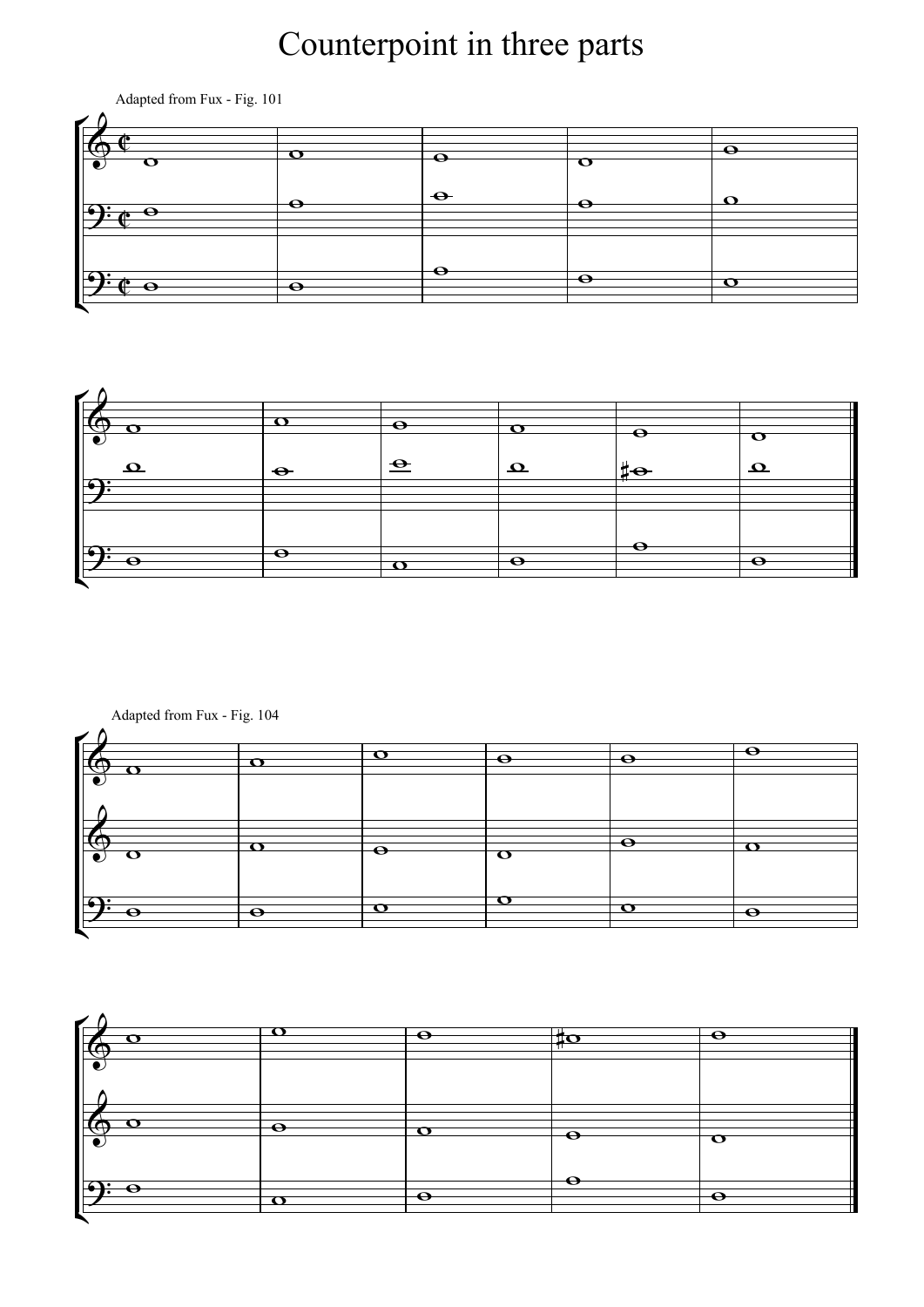## Adapted from Fux - Fig. 105